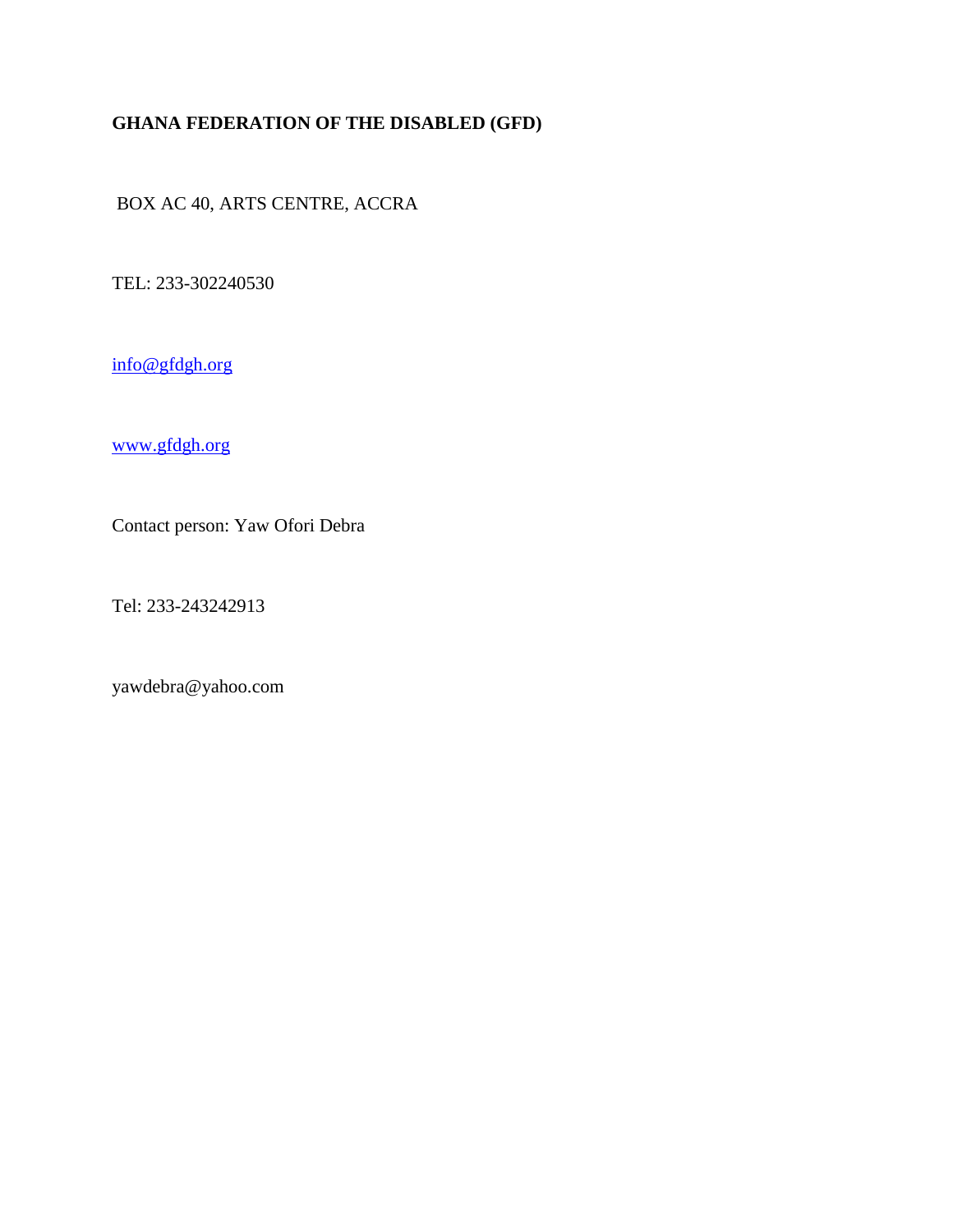The Ghana Federation of the Disabled (GFD) is a national umbrella disability organization, established in 1987 as a pressure group. It was initially made up of three disability organizations namely, the Ghana Association of the Blind, now Ghana Blind Union, (GBU), Ghana Society of the Physically Disabled (GSPD), and Ghana National Association of the Deaf (GNAD). Its membership has since grown to seven to include Ghana Association of Persons with Albinism (GAPA), Share Care (dealing with multiple disability), and Mental Health Society of Ghana (MEHSOG). GFD is recognized and accepted nationally and internationally as the face and voice of disability in Ghana. Core activities of GFD include advocating for the formulation of policies and promulgation of legislations for the promotion and protection of the rights of persons with disability, empowering and equipping them with advocacy skills to enable them advocate for equal opportunities in their communities, and showcasing the capabilities and capacities of persons with disability to enhance their chances for employment and participation in governance. GFD spearheaded the campaign and the demonstration which resulted in the passage of the persons with disability Act 715, the passage of the Mental Health Bill into the Mental Health Act, and the ratification of the UN convention on the rights of persons with disability and the optional protocol, among others.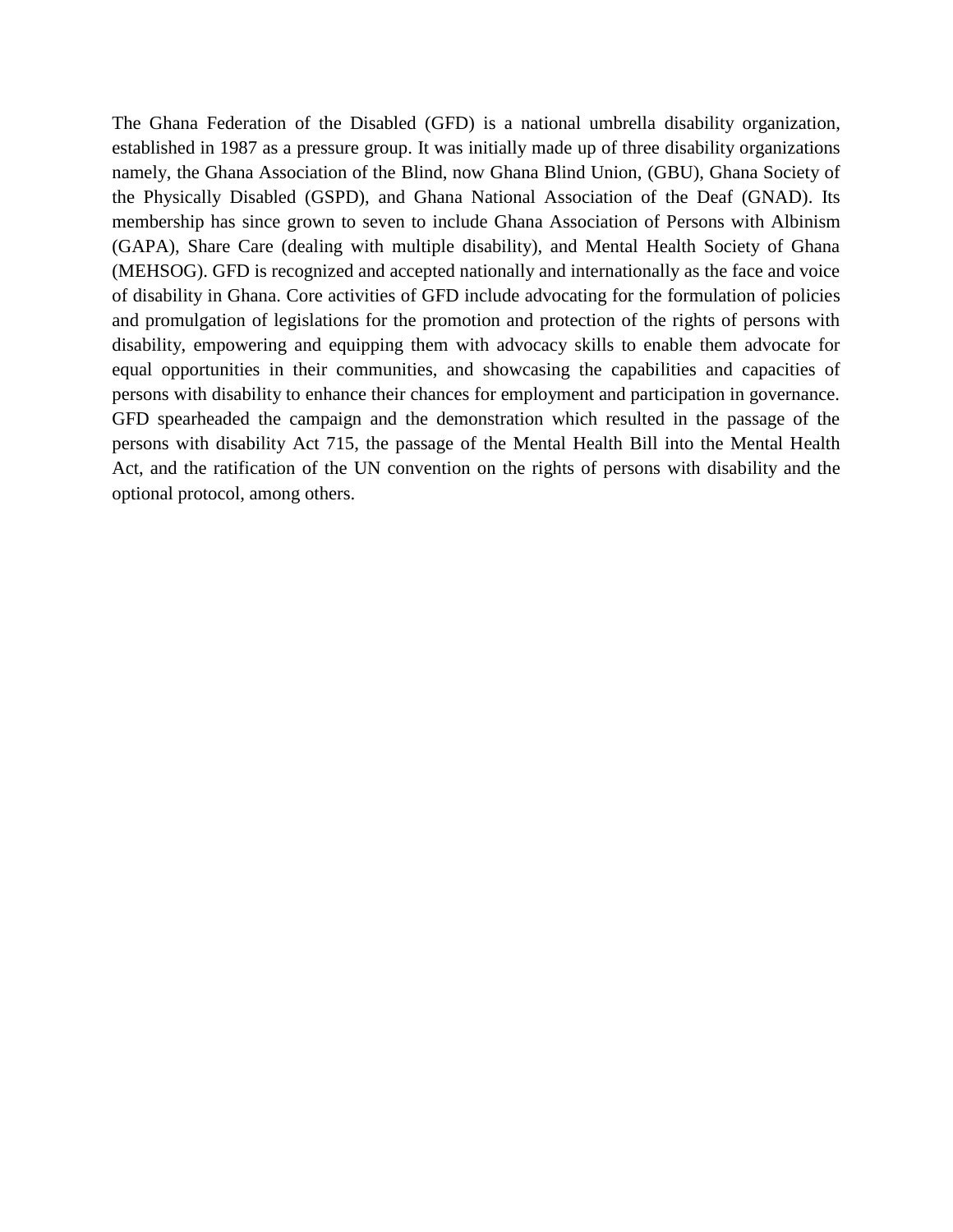## **UNIVERSAL PERIODIC REVIEW**

Ghana, with a population of 24 million, is a constitutional democracy with a strong presidency and a unicameral 230-seat parliament. In 2008 the opposition National Democratic Congress (NDC) won both the presidency and a small majority in parliament in an election deemed generally free and fair by domestic and international observers; John Evans Atta Mills was inaugurated president in January 2009.

Human rights problems included the following: use of excessive force by police, which resulted in deaths and injuries; ethnic killings and vigilante violence; harsh and life-threatening prison conditions; police impunity; prolonged pretrial detention; arbitrary arrest of journalists; corruption in all branches of government; violence against women and children, including female genital mutilation (FGM); societal discrimination against women, persons with disabilities, gays and lesbians, and persons with HIV/AIDS; trafficking in women and children; ethnic discrimination and politically motivated violence; and child labor, including forced child labor.

So far as the disability movements, represented by the Ghana Federation of the Disabled, are concerned, the government of Ghana has introduced some interventions to ensure the promotion and protection of the human rights of Ghanaians including persons with disability. They include the passage of the persons with disability bill into the persons with disability Act 2006, Act 715, the passage of the mental health bill into the mental health Act, the ratification of the UN convention on the rights of persons with disability and the optional protocol, the 2% of the district assembly common funds allocated o persons with disability in each district in Ghana, the national health insurance scheme, the national youth employment programme, tactile balloting, the LEAP, and LESDEP, among others. These and others are interventions which should have ensured the promotion and protection of the rights of persons with disability in Ghana.

Regrettably, the lack of implementation of these interventions has left many persons with disability marginalized and discriminated against. Majority of persons with disability thus continue to languish and wallow in despondency at the peripheral of society. For instance, because the legislative instrument for Act 715 is not ready since 2006, most of the provisions of the Act are not being implemented. The national council on persons with disability which has oversight responsibility of ensuring compliance with the provisions of the Act is not staffed and resourced. The council is therefore nothing but a white elephant. The Act states that persons with disability are to enjoy free education, and those in self-employment special incentives. These remain problems because the legislative instrument is not ready and as such nobody can tell at what level they will enjoy or access free education and what will the free education cover. Or what the stated incentives are. Again the Act states that employers who employ persons with disability will enjoy annual tax rebate. The question is what percentage of tax rebate will employers enjoy?. This is not encouraging to motivate employers to employ persons with